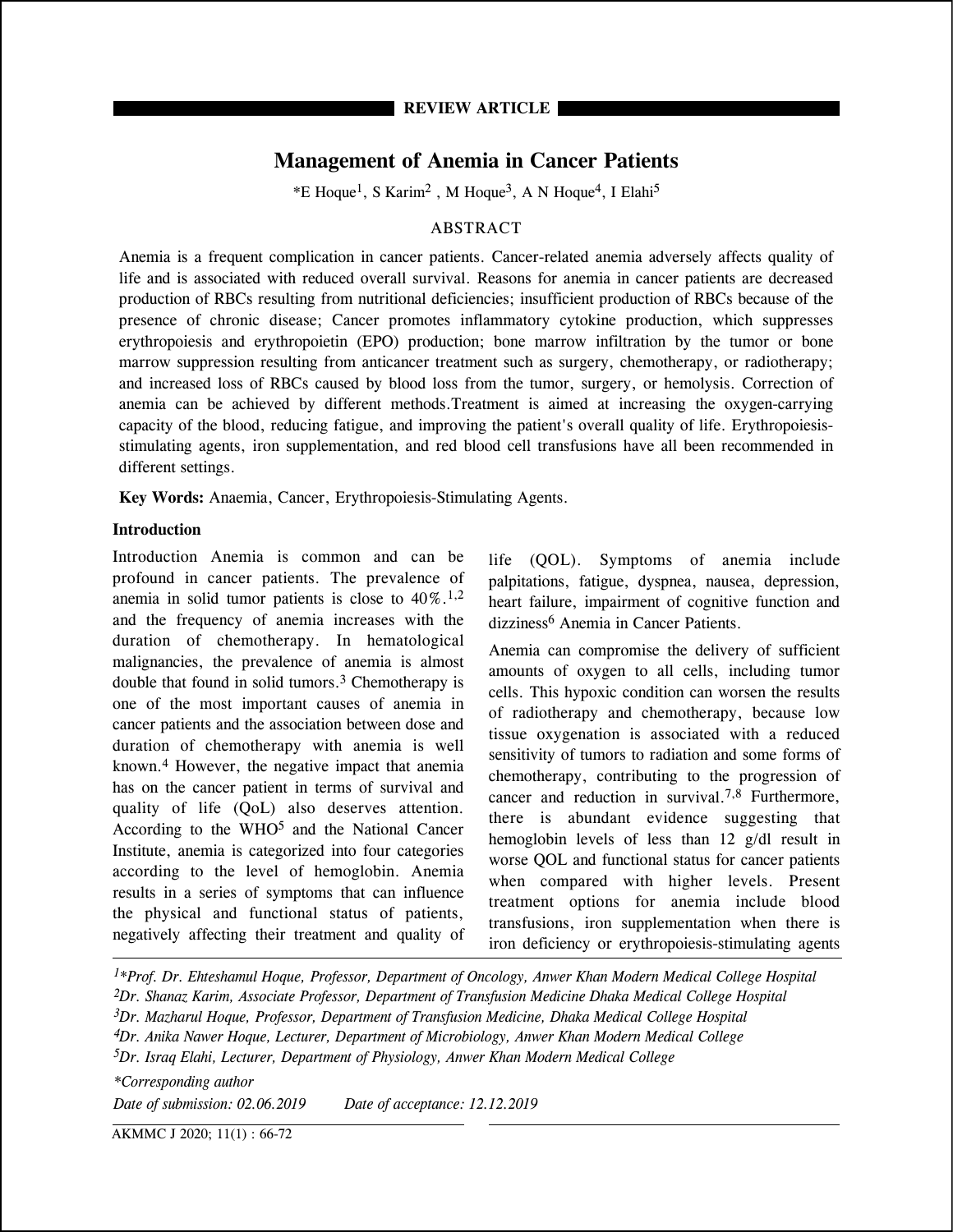(ESAs), such as recombinant human erythropoietin (EPO) and darbepoetin- $\alpha$ <sup>9</sup> Given the impact of anemia on the survival of cancer patients, the management of anemia has been explored in several clinical trials to date<sup>10</sup> Blood Transfusions.

The use of blood transfusions to correct anemia is a therapeutic modality for which there is less literature available for patients with cancer. Consequently, few studies are able to provide highlevel evidence on the efficacy and safety of this modality. The chief aim of transfusion is to immediately correct the signs or symptoms resulting from anemia<sup>11</sup> Typically, there is a growing need for blood transfusions in individual cancer patients as the number of chemotherapy cycles administered increases. However, there is wide variation in the level of hemoglobin that triggers blood transfusions among the various studies and among different types of cancers.<sup>12</sup>

There is general medical consensus that blood transfusion should be used in patients with terminal illness when there is acute blood loss or chronic deterioration of the patient, when hemoglobin levels are below 7 g/dl, in anemic patients with respiratory or heart symptoms or in patients with anemia due to chemotherapy.13 However, the trigger level of hemoglobin and its target values have not been determined. On the other hand, the EORTC guidelines mention that patients with hemoglobin levels of less than 9 g/dl should primarily be evaluated for the need of transfusions.14 The ASH/ASCO guidelines suggest that blood transfusions may be an option for the correction of anemia associated with chemotherapy when hemoglobin levels are less than 10 g/dl or for elderly patients with limited cardiopulmonary reserve, patients with coronary disease or symptomatic angina, those with substantial reduction in exercise capacity or those with difficulty in performing daily activities.<sup>15</sup>

The results of a number of studies evaluating the impact of transfusion on mortality in critically ill patients are conflicting. One study of 56 esophageal cancer patients receiving chemoradiation therapy demonstrated that blood transfusions increased overall survival.<sup>16</sup> However, there is evidence in the literature that blood transfusion may have a negative impact on the progression of disease.17 Fyles and colleagues

analyzed the published data from a randomized trial and found that transfusion in anemic patients with cervical cancer did not result in benefit.18 In a retrospective study of 70,542 patients hospitalized with cancer, the use of blood transfusion was associated with higher rates of venous and arterial TEs, in addition to an increased risk of hospital mortality.<sup>19</sup> However, the causal relationship could not be established owing to the retrospective nature of the study. There are other potential hazards related to blood transfusion. Some of the currently known blood contaminants include hepatitis A virus, cytomegalovirus, Epstein-Barr virus, human herpesvirus 8, *Toxoplasma gondii*, parvovirus B-19, West Nile virus, spongiform encephalopathy prions, *Trypanosomacruzi, Babesia* species and *Plasmodium* species, although the introduction of numerous safety interventions for infectious organisms has dramatically decreased the incidence of transfusion-related infections.20,21 Other transfusion reactions include febrile nonhemolytic transfusion reaction, bacterial infection, acute hemolytic reaction, anaphylactic reaction, transfusion-associated acute lung injury, volume overload, iron overload, delayed hemolytic reaction, transfusion-associated graft-versus-host disease and post-transfusionalpurpura.22 At present, blood transfusion is not a proven safe alternative to ESAs, as comparative studies have not been performed and, in contrast to ESAs, little is known about the

### **Epidemiology**

Anemia is one of the most frequent manifestations in patients with cancer. In fact, it has been shown that 30% to 90% of all cancer patients are anemic, a figure that is dependent upon the type of cancer and the definition of anemia used<sup>23</sup> The incidence and severity of the anemia depend upon a number of factors, which are listed in TABLE  $1.24,25$ 

**Table 1:** Factors Contrubuting to the Incidence and Severity of Anemia

| Type of malignancy                                     |  |  |
|--------------------------------------------------------|--|--|
| Extent of malignancy                                   |  |  |
| Type, schedule, and intensity of therapy used to treat |  |  |
| the cancer                                             |  |  |
| Patient age                                            |  |  |
| Patient gender                                         |  |  |
| Presence of comorbid conditions                        |  |  |
| Any other medications the patient is taking            |  |  |
|                                                        |  |  |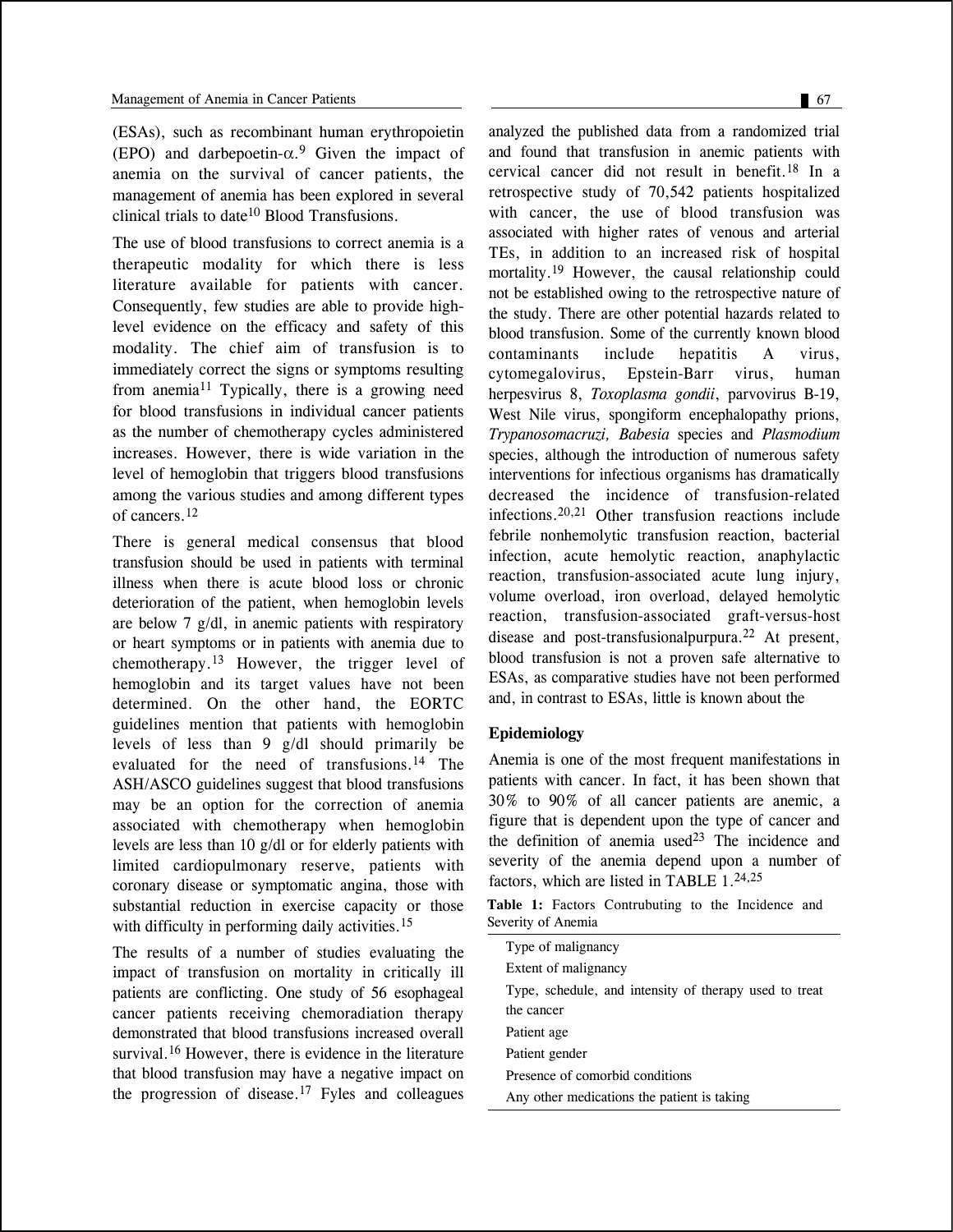# **Pathophysiology**

Anemia is the result of a combination of decreased circulating erythrocytes, reduced packed cell volume, and reduced Hb levels.26 This can occur through various pathophysiologic mechanisms including excess loss of blood, increased destruction of RBCs, and decreased erythropoiesis.

Erythropoietin (EPO), vitamin  $B_{12}$ , folic acid, and iron are essential for erythropoiesis. Erythropoietin controls the maturation, differentiation, and survival of erythroid cells during this process.27 EPO is primarily produced by the kidneys and transported to the bone marrow.28

Abnormal iron metabolism or retention of iron in the macrophages reduces the amount of iron that is available for erythropoiesis. The altered metabolism of iron is primarily caused by hepcidin, a protein that decreases the absorption of iron in the intestines as well as the release of iron by the macrophages. The production of hepcidin is increased by cytokines released from tumors, thereby decreasing the amount of circulating iron. It has also been shown that the production of cytokines such as interleukin (IL)-6 is increased by certain chemotherapeutic regimens.25 Repeated cycles of chemotherapy may worsen the reduction in erythropoiesis cumulatively.28

As oxygen delivery is diminished, the body's tissue cells become hypoxic, resulting in a series of physiological responses as the body attempts to gain or maintain tissue oxygenation. It is thought that the normal utilization of iron in cancer patients may be interrupted by an interaction between the tumor cells and the host's own immune system. This interaction leads to the up-regulation of specific inflammatory cytokines such as IL-1, gamma interferon, and tumor necrosis factor alpha (TNF-β), which decrease differentiation of erythroid precursors in the bone marrow, interfere with normal iron utilization, and inhibit normal hypoxia-driven erythropoietin production. Nephrotoxic chemotherapeutic agents may worsen the problem by causing renal impairment.

In chronic anemia, tumors have been shown to release an anemia-inducing factor, a molecule that reduces the life span of erythrocytes. This exacerbates anemia to the point where erythropoiesis cannot compensate for the inferior survival of the RBCs.<sup>29</sup>

## **Risk Factors for Anemia in Cancer**

The following risk factors have been identified for anemia in cancer30:

- Myelosuppressive chemotherapy or radiation therapy
- $\bullet$  Low Hb levels (10-12 g/dL) at the initiation of cytotoxic chemotherapy
- Administration of platinum-containing regimens, which also increases the need for transfusion support.

## **Treatment**

Apart from an overall improvement in the patient's quality of life, treatment of anemia is essential for a number of reasons. Anemia compromises the delivery of sufficient amounts of oxygen to all cells, including tumor cells.28 Since low tissue oxygenation is associated with a reduced sensitivity of tumors to radiation and other forms of chemotherapy, the efficacy of these treatments is reduced in anemia. $31,32$ 

The goal of therapy should be to increase the oxygen-carrying capacity of the blood and treat the underlying cause. Underlying conditions such as nutritional deficiencies are easier to treat than others, such as occult blood loss. Various options are available for the management of cancer patients with anemia. These include<sup>33</sup>

 Appropriate supplemental therapy with folic acid and/or vitamin  $B_{12}$  to correct nutritional deficiencies

- Erythropoiesis-stimulating agents (ESAs)
- Iron supplementation
- Blood transfusions, which are indicated for patients with acute severe blood loss. For patients whose anemia is chronic, erythropoietic agents are preferred.

**Erythropoiesis-Stimulating Agents:** ESAs, including recombinant human erythropoietin alfa (rHuEPO; Procrit, Epogen) and darbepoetinalfa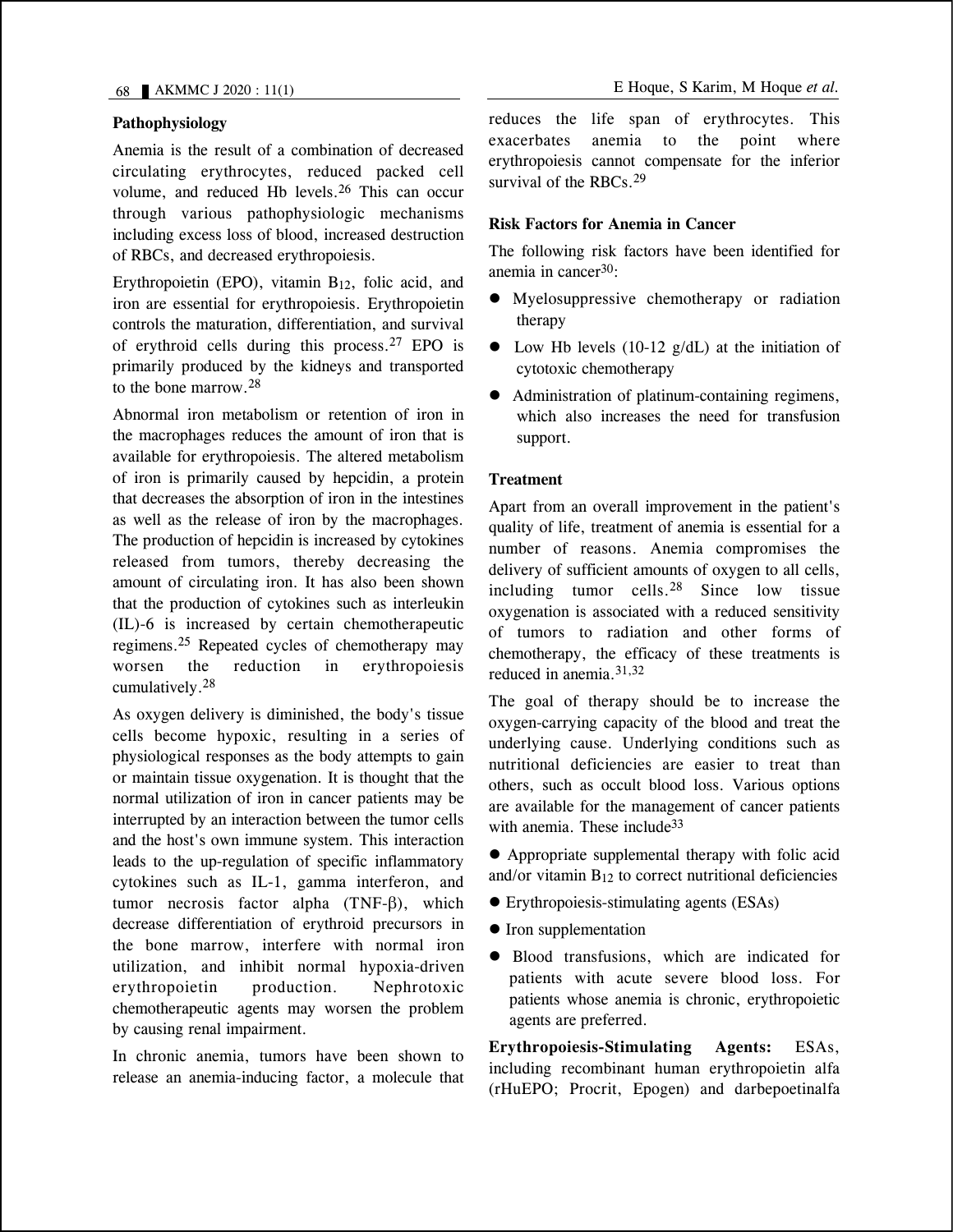(Aranesp), were traditionally developed for the management of anemia in patients with chronic renal failure. They have demonstrated similar efficacy and limitations when used in comparable doses in cancer patients with anemia.25 ESAs are indicated for the management of patients whose endogenous EPO levels are abnormally low, as the ESA mode of action and immunologic and hematologic effects are similar to those of endogenous EPO.30 Studies conducted on rHuEPO have shown that it improves patients' Hb levels and quality of life and decreases transfusion requirements.33,34 It has been proposed that ESAs also improve the cognitive function of patients receiving chemotherapy.35

A systemic review conducted by the American Cancer Society showed that optimal clinical benefit from erythropoietic treatment of chemotherapyinduced anemia may be achieved through early intervention.36 There is clearly a benefit of using ESAs; however, all other causes of anemia should be investi-gated and corrected prior to the use of ESA therapy.

Darbepoetin and rHuEPO are both indicated for the treatment of anemia in patients with nonmyeloid malignancies in whom anemia is related to chemotherapy.25 The American Society of Hematology (ASH) and the American Society of Clinical Oncology (ASCO) recommend that treatment be initiated when Hb levels drop below 10 g/dL and the dosage be reduced if there is a minimum increase of 1 g/dL in Hb levels by 2 weeks.<sup>37</sup>

The aim of the therapy should be to raise the Hb to the lowest concentration to avoid transfusion. If the minimal increase of 1 to 2 g/dL of Hb is not achieved after 6 to 8 weeks of treatment, the ESA therapy should be stopped.36 While it is difficult to predict patient response to these therapies with the current data, it has been shown that approximately 50% to 60% of patients demonstrate a 2 g/dL increase in Hb when treated with rHuEPO.30 ESA therapy should be discontinued upon completion of the chemotherapy course.38,39

The recommended dosage for darbepoetinalfa is 2.25 mcg/kg as a weekly subcutaneous (SC) injection. If the Hb levels do not rise by at least 1 g/dL after 6 weeks, the dosage should be increased to 4.5 mcg/kg. If the Hb levels increase more than 1 g/dL in a 2-week period or if Hb exceeds 12 g/dL, the dosage of darbepoetin should be reduced by  $40\%$ .<sup>38</sup> Darbepoetin should be stopped if Hb levels rise above 13  $g/dL$ .<sup>30</sup>

The recommended dosage of rHuEPO is 40,000 U administered SC once weekly or 150 U/kg administered SC three times a week in patients whose Hb levels are below 10 g/dL. The dosage of rHuEPO should be reduced by 25% if the Hb level  $increases > 1$  g/dL in any 2-week period or reaches a level needed to avoid RBC transfusion.<sup>39</sup>

ESAs are packaged in a vial that should not be shaken, as they will denature.<sup>38,39</sup> The contents of the vial should not be diluted or pooled. The risks of ESA therapy should also be taken into consideration. ESAs are thought to increase adverse cardiovascular events, enhance the risk of venous thromboembolism, shorten the time to tumor progression, and reduce survival in anemic cancer patients through different mechanisms.40,41 For this reason, the use of ESAs is discouraged in cancer patients who are not undergoing treatment with chemotherapy or radiotherapy.42 All ESAs come with a black box warning about increasing the risk of death, myocardial infarction, stroke, venous thromboembolism, thrombosis of vascular access, and tumor progression and recurrence.20,21/37,38 The ESA APPRISE Oncology Program has been set up by the FDA to advise patients, caregivers, and healthcare professionals on the safe use of ESAs.<sup>43</sup>

Iron Supplementation:Iron supplementation, preferably parenteraly, is indicated in patients with low levels of ferritin (<30 ng/mL), transferrin saturation (TSAT  $\langle 15\% \rangle$ , and low ( $\langle 26 \rangle$  pg/cell) reticulocyte Hb content (CHr). Two types of iron deficiency have been recognized in anemic cancer patients:

 Absolute iron deficiency (AID) that occurs with chronic bleeding due to, for example, GI or gynecologic lesions, blood loss from surgery, nutritional deficiencies, and anemia of chronic disease (ACD). It is defined as a serum ferritin level of  $\leq$  30 mcg/L and decreased TSAT of  $\leq$  15%.<sup>1/43</sup>

Functional iron deficiency (FID) that arises after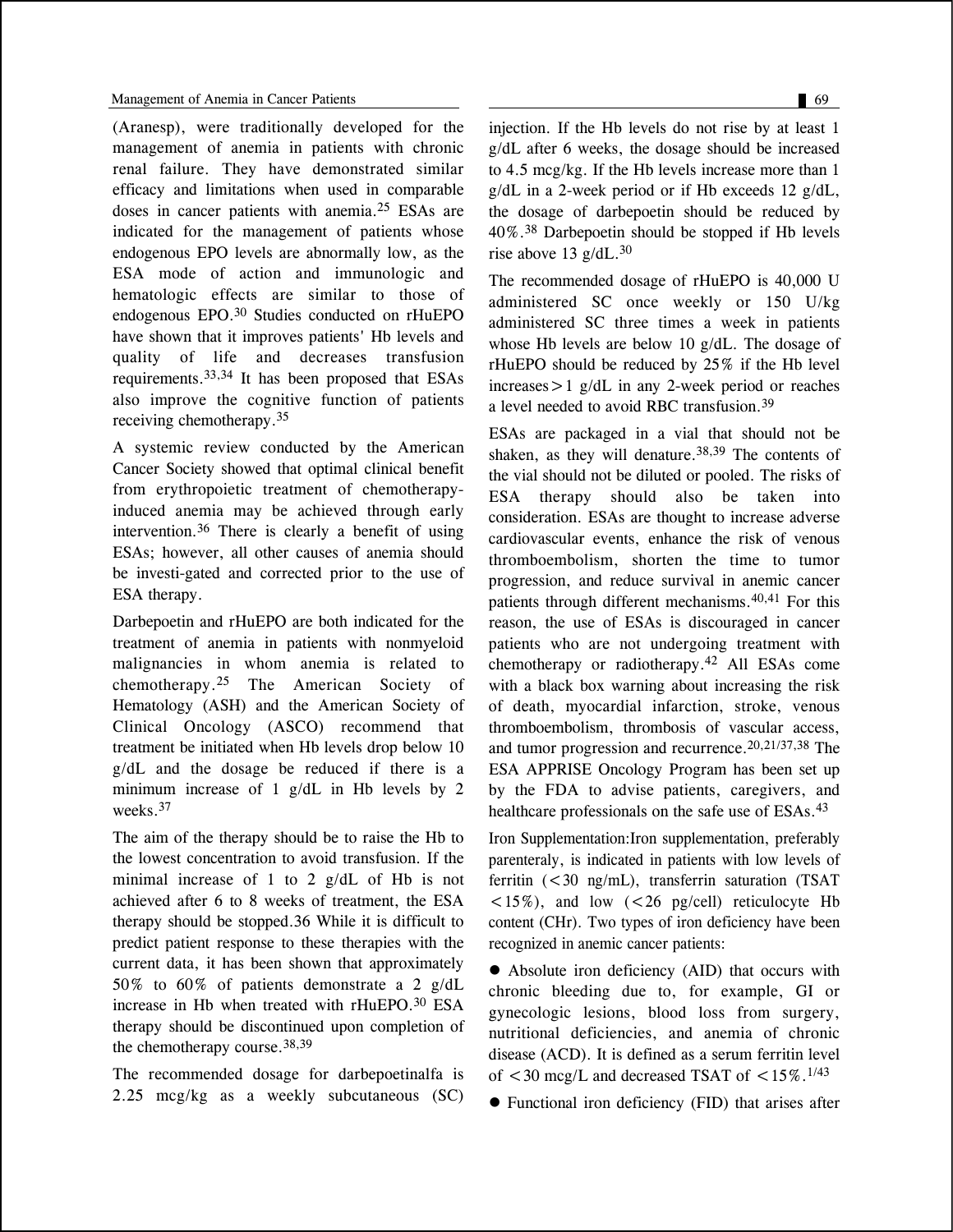continued erythropoietin use. It is the most common cause of an inadequate response to ESA therapy, particularly in patients with renal failure. Therefore, most patients on ESA therapy will eventually require iron supplementation.6/26

Iron supplementation was introduced when ESA therapy alone demonstrated poor response rates in chemotherapy-treated patients.1 The efficacy of a combination of IV iron and ESA therapy was tested and the role of iron in functional iron deficiency was established.1 While current evidence supports the use of IV iron supplementation to improve hemoglobin responses in anemic patients with cancer, prospective studies on the long-term efficacy and safety of IV iron are needed. Furthermore, optimal dosing regimens need to be established.<sup>25</sup>

Iron can be administered orally or as parenteral formulations of low-molecular-weight (LMW) iron dextran, ferric gluconate, and iron sucrose. Parenterally administered iron has a superior response when compared to oral iron.26 The latter is therefore rarely used in cancer patients with anemia and is not discussed in this article. Test doses are recommended for iron dextran. Patients who have exhibited previous sensitivities to iron dextran or other IV iron preparations or those who have multiple drug allergies should also be administered a test dose.

**Table-2:** Shows the dosing regimen for IV iron supplementation.<sup>26</sup>

| Table 2. Recommended for IV Iron Supplementation |                                                   |                                                                                                                                                                        |  |
|--------------------------------------------------|---------------------------------------------------|------------------------------------------------------------------------------------------------------------------------------------------------------------------------|--|
| Iron Preparation                                 | <b>Test Dosage</b>                                | <b>Teratment Dosage</b>                                                                                                                                                |  |
| Iron dextran                                     | 2.5 mg given via a<br>dose                        | 100 mg IV given over 5 min;<br>slow IV push; wait repeated weekly for 10 dose or<br>1 h before given full total dosage (1g) given over<br>several hours as an infusion |  |
| Ferric gluconate                                 | 2.5 mg given via a<br>slow IV push or<br>infusion | 125 mg given via IV over 60<br>min; repeated once a week for a<br>total of 8 doses                                                                                     |  |
| Iron sucrose                                     | 2.5 mg given via a<br>slow IV push                | 200 mg IV given over 60 min,<br>repeated doses given every 2-3<br>wk or 200 mg IV given over 2-<br>5 min; repeated dosing given<br>every 1-4 wk                        |  |

*min: minute. Source: Referance 6.*

Parenteral iron is associated with hypotension, nausea, vomiting and/or diarrhea, pain, hypertension, dyspnea, pruritus, headache, and dizziness. Furthermore, it can be inconvenient to administer and costly30 Since high-molecularweight (HMW) iron dextran is associated with a higher incidence of adverse events than LMW iron dextran, the latter is preferred overall.  $6/26$ 

**Red Blood Cell Transfusion:** RBCs are the preferred blood product for transfusions to correct anemia in cases of acute anemia after hemorrhage. Certain patients may require an infusion that is cytomegalovirus negative. The aim of using an RBC transfusion is to treat or prevent a deficiency in the oxygen-carrying capacity of the blood, and transfusion is not usually indicated if the patient's Hb level is  $\ge 10$  g/dL.<sup>26</sup>

RBC transfusions offer the advantage of a rapid increase in Hb and hematocrit levels immediately upon infusion. It is estimated that a transfusion of 300 mL (1 unit) of pure RBCs will result in an average increase of 1  $g/dL$  of Hb or 3% of hematocrit in an otherwise normal adult who does not experience simultaneous blood loss. This leads to an overall rapid improvement in fatigue.<sup>26</sup>

The patient's blood must be cross-matched for ABO compatibility before the RBCs can be transfused. If the patient requires repeated infusions, the risk of adverse reactions can be minimized by the use of leukocyte-reducing blood and premedication with an antihistamine or acetaminophen.<sup>26</sup>

RBC transfusion is not without risks, including the potential for transfusion-transmitted infectious agents, transfusion reactions, alloimmunization, and immunosuppression.30 Other risks of transfusion include congestive heart failure, increased thrombotic events, and iron overload.26 It is useful to note, however, that patients requiring RBC infusions during the period corresponding to chemotherapy treatment only are highly unlikely to experience iron poverload.26

### **Conclusion**

Anaemia is a major cause of morbidity in patients with cancer. The severity and prevalence of the condition varies based on a number of factors. The aim of treatment is to increasing the oxygencarrying capacity of the blood and also reducing fatigue, and improving the patient's overall quality of life. The impact of early intervention is to improved on quality of life and on the ability to maintain chemotherapy and radiotherapy schedules.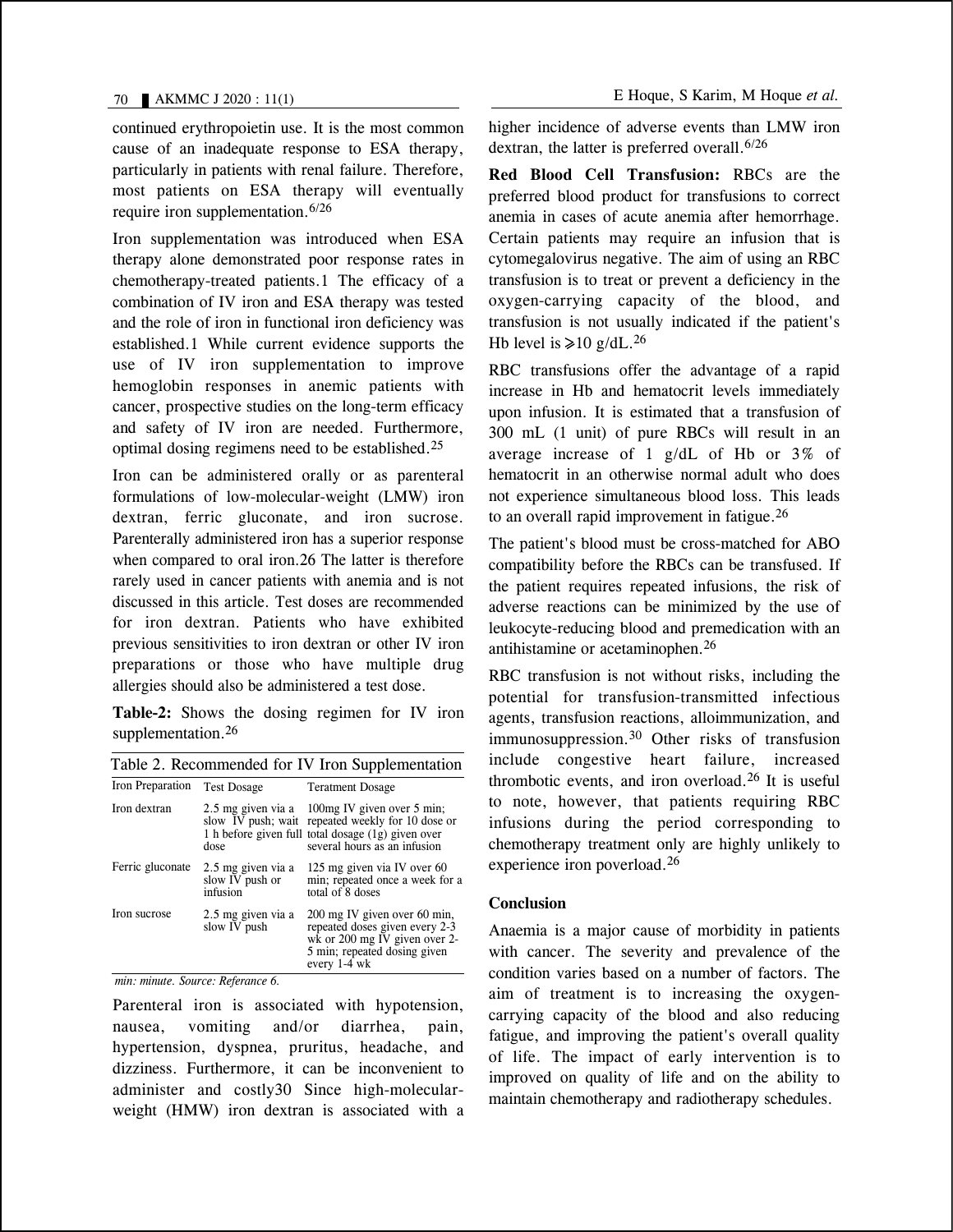#### **Conflict of interest:** none.

#### **Reference**

- 1. Ludwig H, Strasser. Symptomatology of anemia. Semin Oncol 2001; 28 suppl **8**: 7-14.
- 2. Tchekmedyian NS Anemia in cancer patients: Significance, epidemiology, and current therapy. Oncology (Williston Park) 2002; 16 suppl **10**: 17-24.
- 3. Birgegård G, Gascôn P, Ludwig H Evaluation of anaemia in patients with multiple myeloma and lymphoma: Findings of the European Cancer Anaemia Survey. Eur J Haematol 2006; **77**: 378-386.
- 4. Coiffier B, Guastalla JP, Pujade-Lauraine E, *et al.*; Anemia Study Group. Predicting cancerassociated anaemia in patients receiving nonplatinum chemotherapy: Results of a retrospective survey. Eur J Cancer 2001; **37**: 1617-1623.
- 5. WHO: Indicators and Strategies for Iron Deficiency and Anemia Programmes. Report of<br>the WHO/UNICEF/UNU Consultation. WHO/UNICEF/UNU Consultation, Swizerland (1994).
- 6. Ludwig H, Strasser K: Symptomatology of anemia. Semin. Oncol. 201; **28**: 7-14.
- 7. Vaupel P, Dunst J, Engert A *et al.*; Effects of recombinant human erythropoietin (rHuEPO) on tumor control in patients with cancer-induced anemia. Onkologie 2005; **28**: 216-221.
- 8. Zhao KL, Liu G, Jiang GL *et al.*; Association of haemoglobin level with morbidity and mortality of patients with locally advanced oesophageal carcinoma undergoing radiotherapy-a secondary analysis of three consecutive clinical Phase III trials. Clin. Oncol. (R. Coll. Radiol.) 2006; **18**: 621-627.
- 9. Henry DH: Optimizing the treatment of anemia in cancer patients. The role of a new erythropoietic agent. Oncology (Williston Park) 2002; **16:** 9-12.
- 10. Glaspy JA: The potential for anemia treatment to improve survival in cancer patients. Oncology (Williston Park) 2002; **16**: 35-40.
- 11. Thomas ML: Anemia and quality of life in cancer patients: impact of transfusion and erythropoietin. Med. Oncol. 1998; **15**(Suppl.1): S13-S18.
- 12. Barrett-Lee PJ, Bailey NP, O'Brien ME *et al.*; Large-scale UK audit of blood transfusion requirements and anaemia in patients receiving cytotoxic chemotherapy. Br. J. Cancer 2000; **82**: 93-97.
- 13. Leibovitz A, Baumoehl Y, Walach *N et al.*; Medical staff attitudes: views and positions regarding blood transfusion to terminally ill cancer patients. Am. J. Clin. Oncol. 2004; **27**: 542-546.
- 14. Bokemeyer C, Aapro MS, Courdi A *et al.*; EORTC guidelines for the use of erythropoietic proteins in anaemic patients with cancer: 2006 update. Eur. J. Cancer 2007; **43**: 258-270.
- 15. Rizzo JD, Brouwers M, Hurley P *et al.*; American Society of Clinical Oncology/American Society of Hematology Clinical practice guideline update on the use of epoetin and darbepoetin in adult patients with cancer. J. Clin. Oncol. 2010; **28**: 4996-5010.
- 16. Kader AS, Lim JT, Berthelet E *et al.*; Prognostic significance of blood transfusions in patients with esophageal cancer treated with combined chemoradiotherapy. Am. J. Clin. Oncol. 2007; **30**: 492-497.
- 17. Atzil S, Arad M, Glasner A *et al.*; Blood transfusion promotes cancer progression: a critical role for aged erythrocytes. Anesthesiology 2008; **109**: 989-997.
- 18. Fyles AW, Milosevic M, Pintilie M *et al.*; Anemia, hypoxia and transfusion in patients with cervix cancer: a review. Radiother. Oncol. 2000; **57**: 13-19.
- 19. Khorana AA, Francis CW, Blumberg N *et al.*; Blood transfusions, thrombosis, and mortality in hospitalized patients with cancer. Arch. Intern. Med. 2008; **168**: 2377-2381.
- 20. Spivak JL, Gascon P, Ludwig H: Anemia management in oncology and hematology. Oncologist 2009; **14**(Suppl. 1): 43-56.
- 21. Dicato M, Plawny L, Diederich M: Anemia in cancer. Ann. Oncol. **21**(Suppl. 7): VII167- VII172 (2010).
- 22. Groopman JE, Itri LM: Chemotherapy-induced anemia in adults: incidence and treatment. J. Natl Cancer Inst.1999; 91, 1616-1634 .